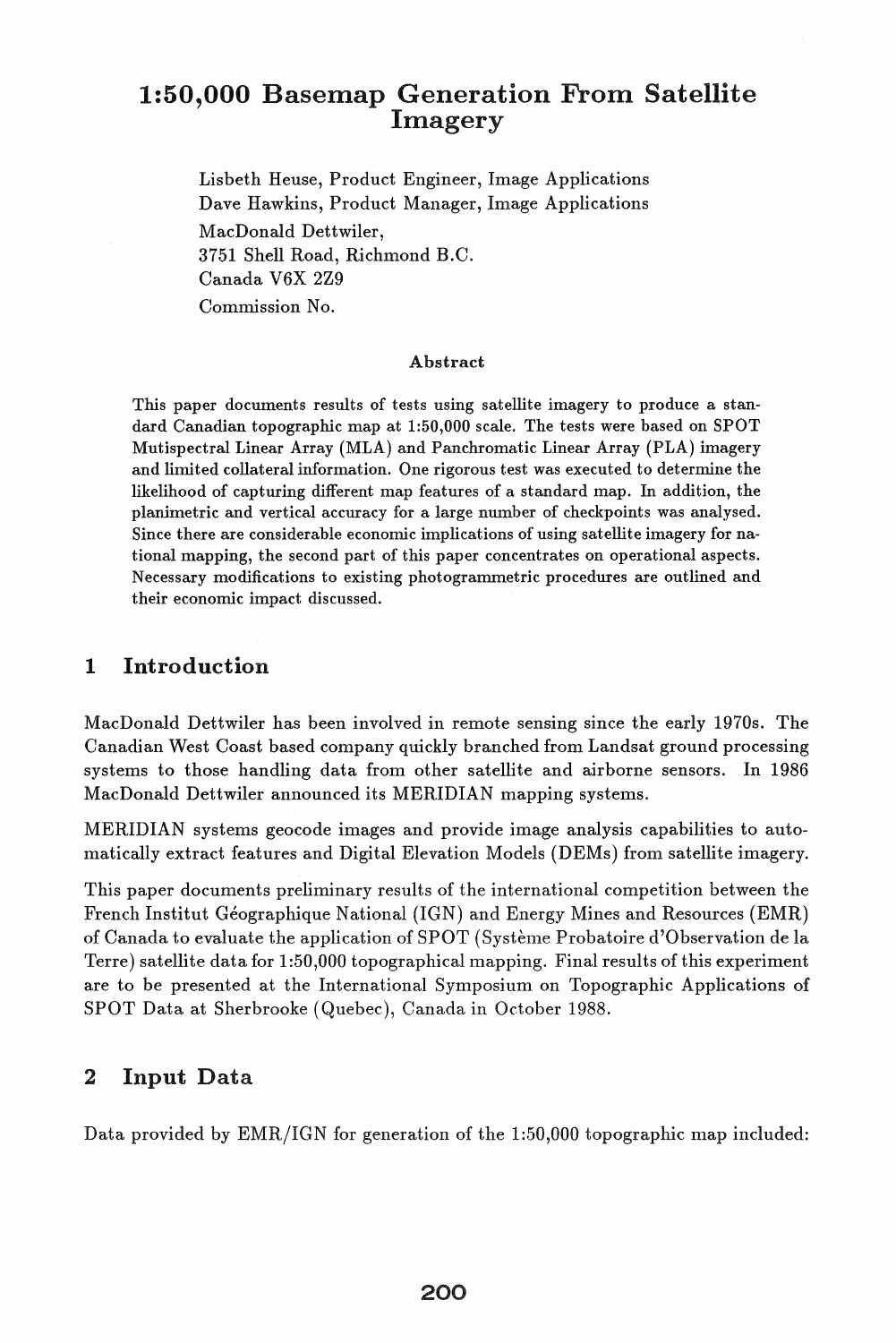- Raw, non-geometrically corrected, CCTs of SPOT scenes (1 oblique MLA at  $+29$ degrees and 2 oblique PLA scenes  $+29$  and  $-3$  degrees) over Sherbrooke (Quebec) Canada, covering an area 19.5km x 28km, taken on June 20th 1987 and October 25th 1986.
- .. A list, based on the National Topographic Survey (NTS) requirements for 1:50,000 maps, of features to be identified.
- .. Aerial photographs of features to support operators in image interpretation .
- .. Approximately 10 Ground Control Points for each SPOT scene to aid in scene orientation and scaling.

## 3 The Process

Rendering raw satellite data suitable for presentation as a  $1:50,000$  topographic map entails a series of processes. Data has to undergo:

- .. DEM Extraction,
- .. Geocoding,
- .. Image Enhancement,
- .. Manual Topographic Map Data Extraction, and
- .. Automated Polygon Extraction of Vegetation Areas.

#### 3.1 DEM Extraction

Two SPOT PLA scenes were used as input to the DEM extraction process. Automated DEM extraction, as used at MacDonald Dettwiler for this experiment, was a two stage process.

The first stage, using lower levels of filtering, resulted in a "coarse DEM". Coarse DEMs were operator checked for quality and corrected for anomalies. They were then used as input to the second, more CPU intensive, stage. The result was an automatically generated DEM in the target resolution. The final DEM was again subjected to operator quality control using visual and image analysis and display techniques.

Details of this process are presented at this conference in the paper "Results of Automated Digital Elevation Model Generation from SPOT Satellite Data" by Swann, Kauffman and Sharpe.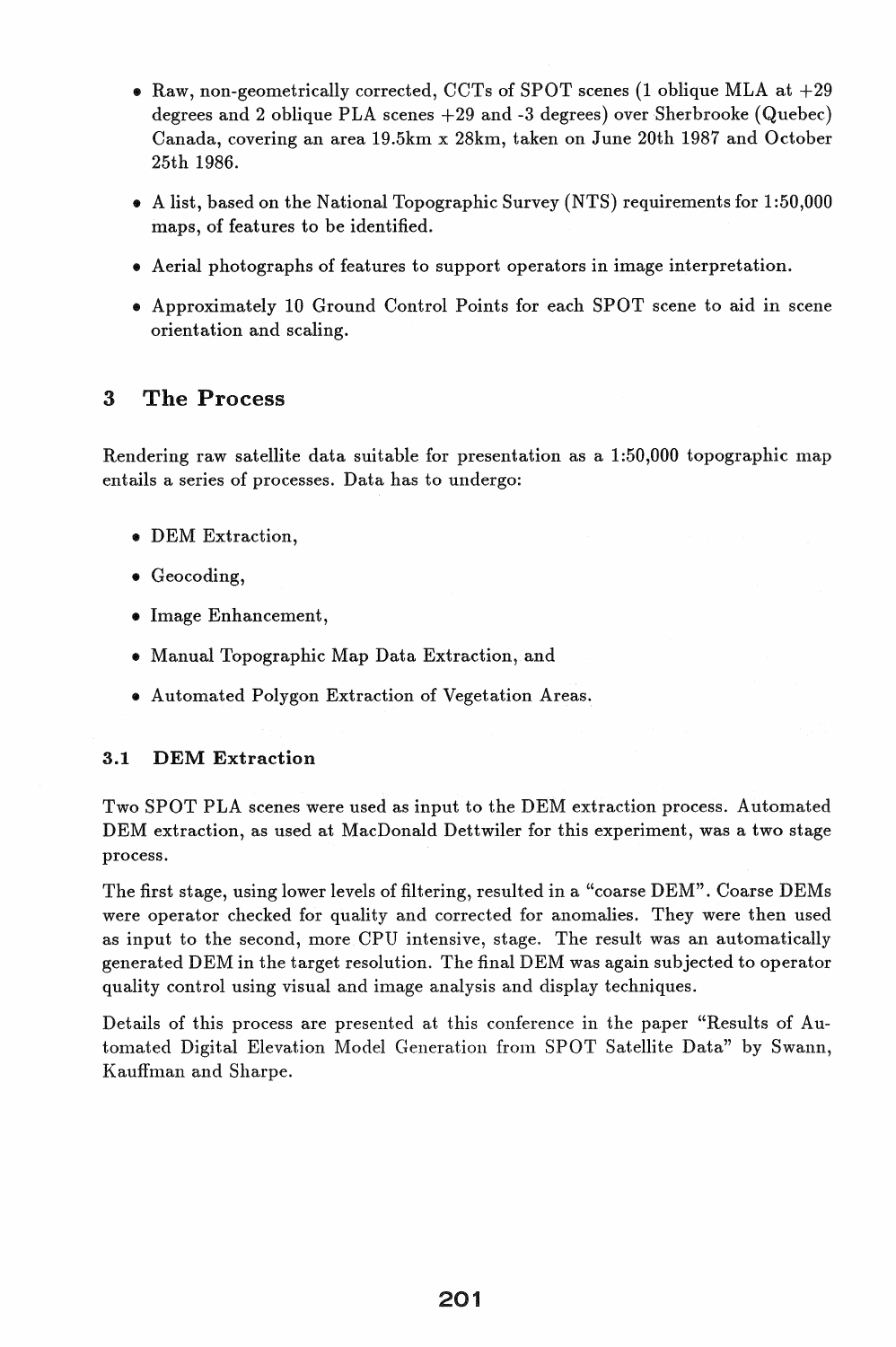#### 3.2 Geometric Correction

Geometric correction for a set of SPOT images was conducted alongside DEM extraction using MacDonald Dettwiler's operational Geocoded Image Correction System (GICS).

There are four levels of geometric correction appropriate to satellite imagery. Firstly, imagery can be corrected for the effects of the satellite's changing orbital attitude and irregularities. Correction at this level creates an "ideal satellite projection" but leaves perspective distortion. Georeferencing, the next level, corrects for satellite perspective and projects the image as a map. Georeferenced images, being satellite dependent, do not align to a particular coordinate system. It takes geocoding to resample an image to a standard pixel size, and rotate it to fit the coordinate system of a chosen map projection (for example UTM, Lambert Conformal etc). It is during this step that terrain offset correction is applied to each pixel.

Geocoded pixel sizes, being exact multiples of different sensor (MSS, TM, PLA and MLA) resolutions, can be directly overlayed and used with other digital map or geographic information system (GIS) data.

#### 3.3 Image Enhancement

MERIDIAN is MacDonald Dettwiler's system for image manipulation and analysis. Depending on the application various functions can be used to enhance an image to its best advantage. For the purposes of this topographic mapping, filtering was used to enhance edges. Resampling fitted the MLA image onto the higher resolution PLA image. Pseudocolouring and Contrast Stretching highlighted urban areas and other regions of demarcation. Density Slicing on MLA band 3 identified water boundaries. Principal Components Analysis and Classification identified vegetation.

#### 3.4 Manual Topographic Map Data Extraction (Point, Linear, Polygon)

After image analysis and preparation, features identifiable on the image were manually digitized on screen and recorded into a GIS.

Feature types to be identified, as required by the mapping study, included:

- Buildings (industrial, residential),
- Landcover (wooded, orchards, etc.),
- Landforms (eskers),
- Hydrography (rivers, streams, lakes, swamps, etc.),
- Roads (2-lane, 4-lane, paved, unpaved),
- Structures and utilities (bridges, dams, power lines, etc.),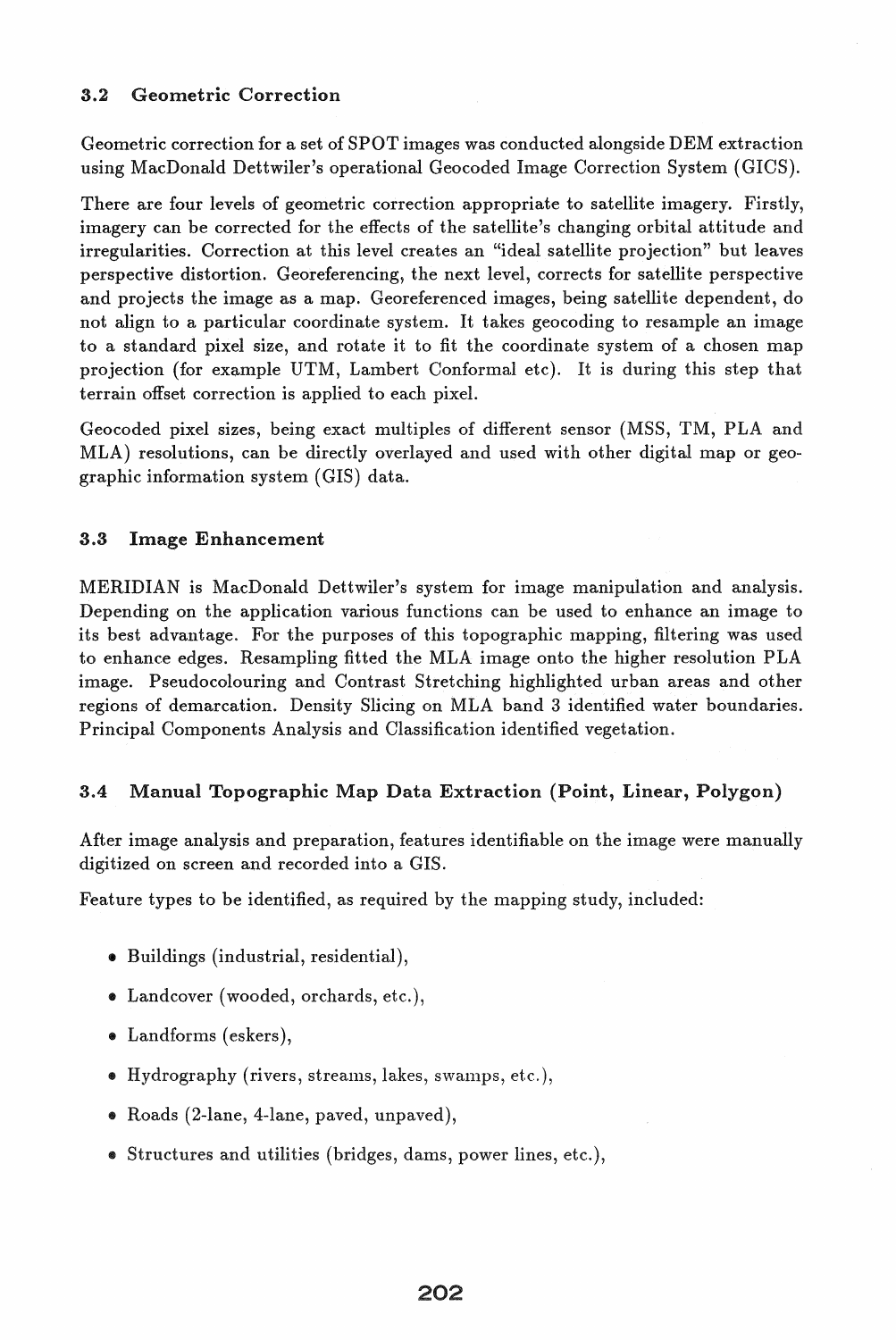- Railroads and
- Designated areas (quarries, ball parks, golf courses, etc.).

For later production of thematic maps on mylar, each feature type was recorded into a seperate layer of the GIS. In the GIS, together with the occurrence of a feature, was stored a "confidence rating". The confidence rating ranged from 1 to 10. A higher rating suggested a greater degree of certainty in having correctly named and located a feature.

### 3.5 Automated Topographic Map Data Extraction (Vegetation Polygons)

Vegetation polygons, due to their irregular shapes, distribution and extent, represent some of the most difficult boundaries to define in image analysis or manual digitization. Automated vegetation polygon extraction, therefore, represents a considerable saving in this otherwise labour intensive task. After automated polygon extraction, MacDonald Dettwiler functions for automatic conversion of raster to vector data, further accelerate efficient data incorporation into GISs.

Vegetation identification and classification, for extent and coverage, draws on both spatial and spectral satellite data. The ability to distinguish plant clumps depends on sensor resolution and spectral contrast with surrounding areas. Spectral signatures are used for further physiognomic classification of plants into woody or herbaceous. Broad and needleleaf plants can be differentiated on the basis of reflectance. Spectral changes, visible on temporal imagery, can be used to distinguish between deciduous, semideciduous and evergreen vegetation.

Vegetation was classified using traditional monochromatic, true and false colour (pseudocoloured) techniques on the SPOT MLA imagery. Steps for image analysis of multispectral imagery included:

- Principal Components Analysis of the bands,
- Cluster Analysis of the principal components,
- Training or signature modification by the operator,
- Generalization of the classified image,
- Labeling of the resultant classes.

Polygons were extracted from the classified raster image, after operator controlled generalization. Vectorized polygons, generated with a raster to vector program, were then stored on a GIS.

In instances where the input image is not too "complex" polygon capture can be fully automated. Complex scenes may require operator intervention. However, manual digitization using post-classified images is significantly faster than extracting vegetation polygons from raw data.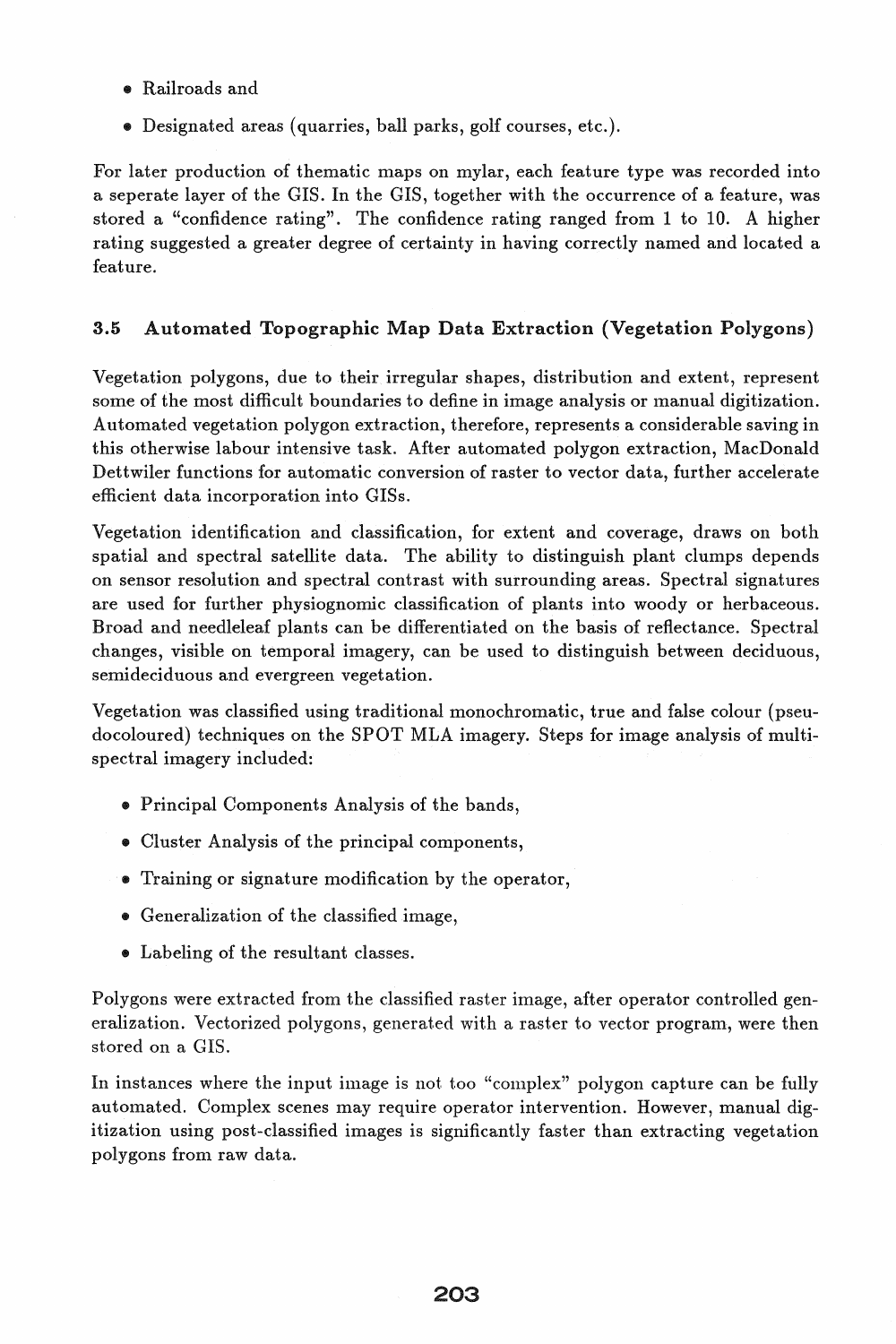#### 3.6 Generalization

Trained polygon extraction was used to cover large ground areas in considerable detail. Signatures defined for one area were used, as a first approximation, on adjacent or other areas of satellite coverage.

# 4 Operational Aspects

Until recently, use of satellite imagery for topographic mapping has been limited by the low resolution of available commercial satellite imagery and a number of technical processing problems. Launching of SPOT has made available monochromatic PLA imagery with 10 m ground resolution and MLA multispectral imagery with 20 m ground resolution.

Digital processing of satellite imagery has a number of possible advantages over conventional photogrammetric methods for generating geographic information:

- Satellite Imagery provides constant global coverage and is available from image archives.
- Data acquisition and ground control costs are substantially less than those for equivalent aerial photography, partly due to a decreased need for ground control.
- Satellite image data is already in the digital format necessary for computer processing. Computing reduces the labour intensity and, consequently, the costs of map compilation.

A mapping project using polar orbiting satellite data has considerations different from those using traditional aerial photo based methods.

- In terms of data acquisition the mapping agency has to schedule a "look" from SPOT well in advance. In some cases, captured SPOT data could be useless if the target was obscured by clouds. Meanwhile, waiting for SPOT to be in the appropriate position for another "look" may result in changes of ground spectral data. The pair of images required for DEM extraction, ideally, should be acquired within 14 days of each other. However, for the purposes of this experiment Mac-Donald Dettwiler successfully extracted DEMs from images captured 8-9 months apart.
- Ground truth can be acquired after satellite images are available. However, experience at MacDonald Dettwiler has shown that for ground control points to be useful in airphoto registration, features must be identifiable in the satellite image. Resolution differences between air photos and satellite images, sometimes make it difficult to correlate points visible on photos onto image chips. Useful ground truth points are those consistent with degree of sensor resolution. Location of